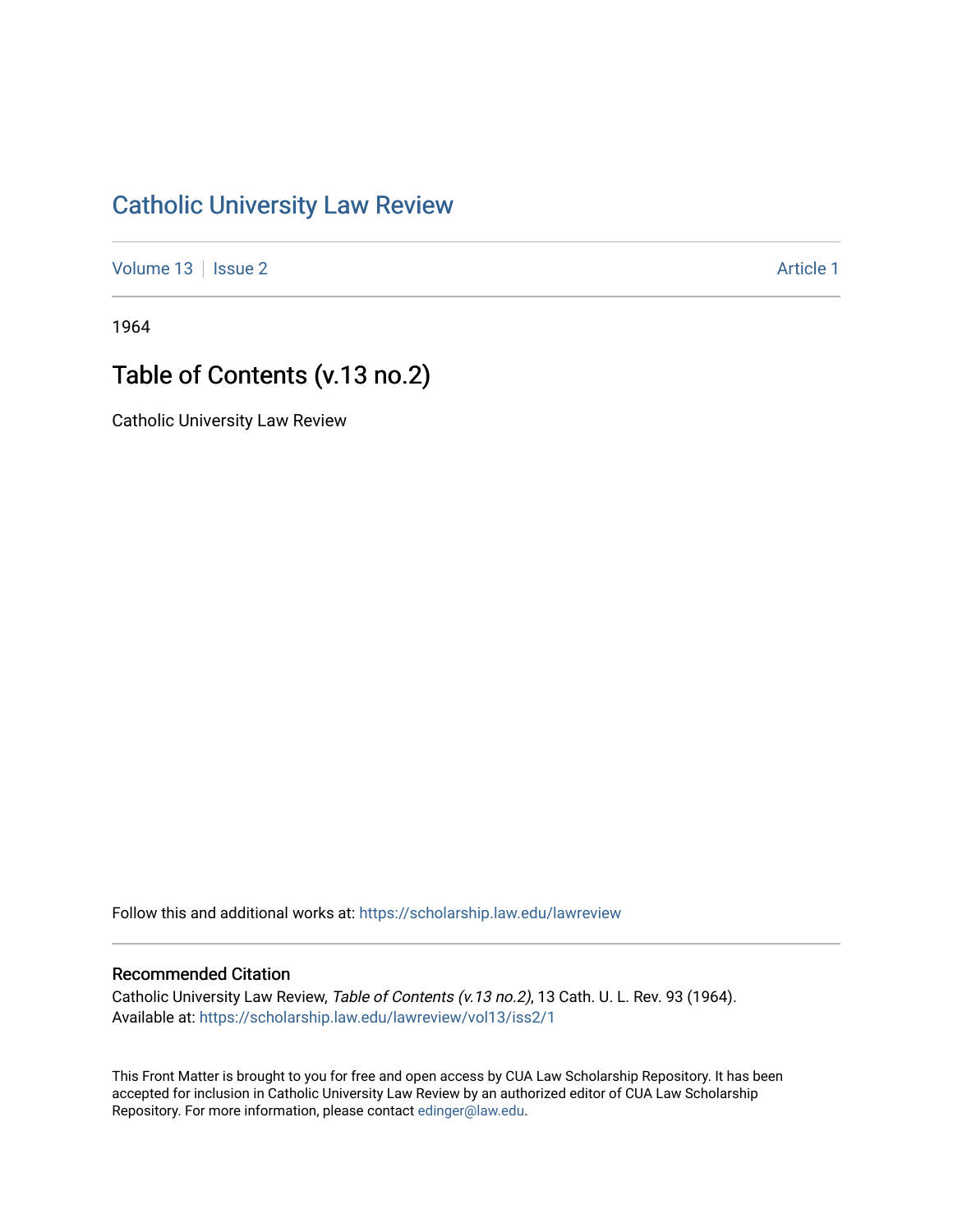### The Catholic University

of America

# **Law Review**

|          | <b>VOLUME XIII</b>                                                                                                                                               | <b>MAY</b> 1964 | NUMBER 2 |     |
|----------|------------------------------------------------------------------------------------------------------------------------------------------------------------------|-----------------|----------|-----|
| CONTENTS | <b>Reflections On The Right To Counsel</b><br>And The Adamson Dissent<br>by Albert Broderick, O.P.                                                               |                 |          | 95  |
|          | The State And The Social Problems Of Today<br>by Giorgio del Vecchio                                                                                             |                 |          | 136 |
|          | <b>COMMENTS</b>                                                                                                                                                  |                 |          |     |
|          | "Equal Protection And The Neighborhood<br>School"                                                                                                                |                 |          | 150 |
|          | The Legislative Struggle Against<br><b>Subdivision Frauds</b>                                                                                                    |                 |          | 160 |
|          | The National Labor Relations Board And The<br>Duty Of Fair Representation:<br>National Labor Relations Board v. Miranda Fuel<br>Co., 326 F 2d 172 (2d Cir. 1963) |                 |          | 171 |

#### **CASE NOTES**

Conflicts Of Law- Res Adjudicata-Full Faith And Credit-Title to Real Property-Durfee *v. Duke,* **32** U.S. L. Week 4014 (U.S. Dec. 2, 1963) 184 Constitutional Law-Justiciable Controversy-Federal Rules of Civil *Procedure-Application of the President and Directors of Georgetown College, Inc.,*-F. 2d.-(D.C. Cir. 1964). 188